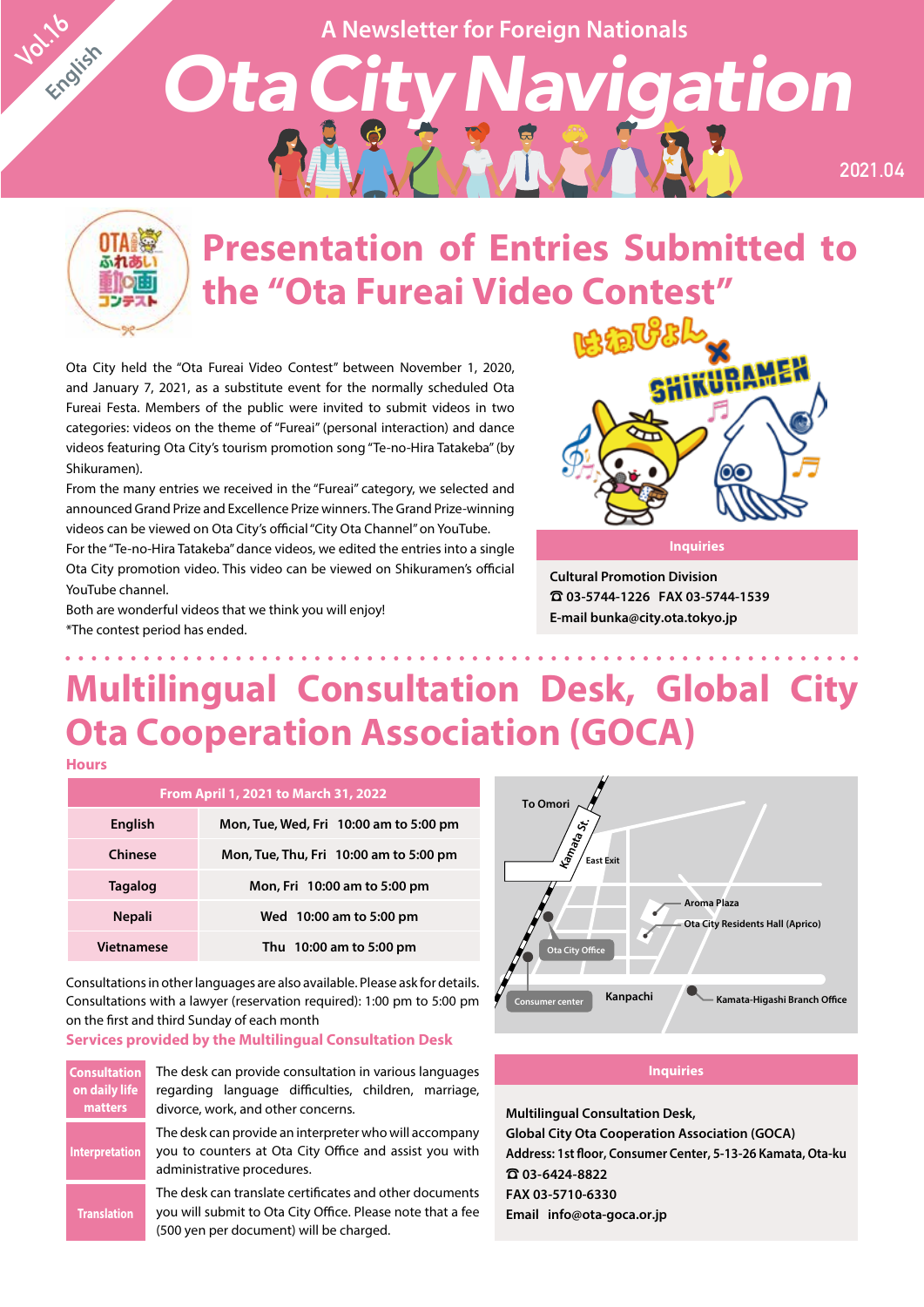### **Take Care to Prevent Bicycle Thefts.**

Unfortunately, many bicycles are stolen in Ota City. In many cases, the stolen bicycles were not locked. While bicycles are an easily obtainable and convenient mode of transportation, they are also easily stolen if left unlocked. Be sure to lock your bicycle even if you will be away from it for only a few minutes.

Bicycle thefts occur not only on the street but also at homes and in bicycle parking lots. In fact, most thefts take place at people's homes. So remember to keep your bicycle locked at all times, even when it is at home or in a bicycle parking lot.

Locking your bicycle at two points with different locks is an effective way of preventing theft. Using two locks improves theft prevention because it forces the thief to work longer. Protect your bicycle by using two locks.



An Ota City ordinance made the locking of bicycles mandatory from January 1, 2020. Protect your valuable bicycle by always locking it where you leave it.

#### **Inquiries Road Safety and General Bicycle Planning Section Urban Infrastructure Development Management Division** ☎ **03-5744-1315 FAX 03-5744-1527 E-mail toshikan@city.ota.tokyo.jp URL https://www.city.ota.tokyo.jp/seikatsu/sumaimachinami/jitensha/jitensha\_tounan-boushi.html**

### **The Foreign-Language Human Rights Hotline**

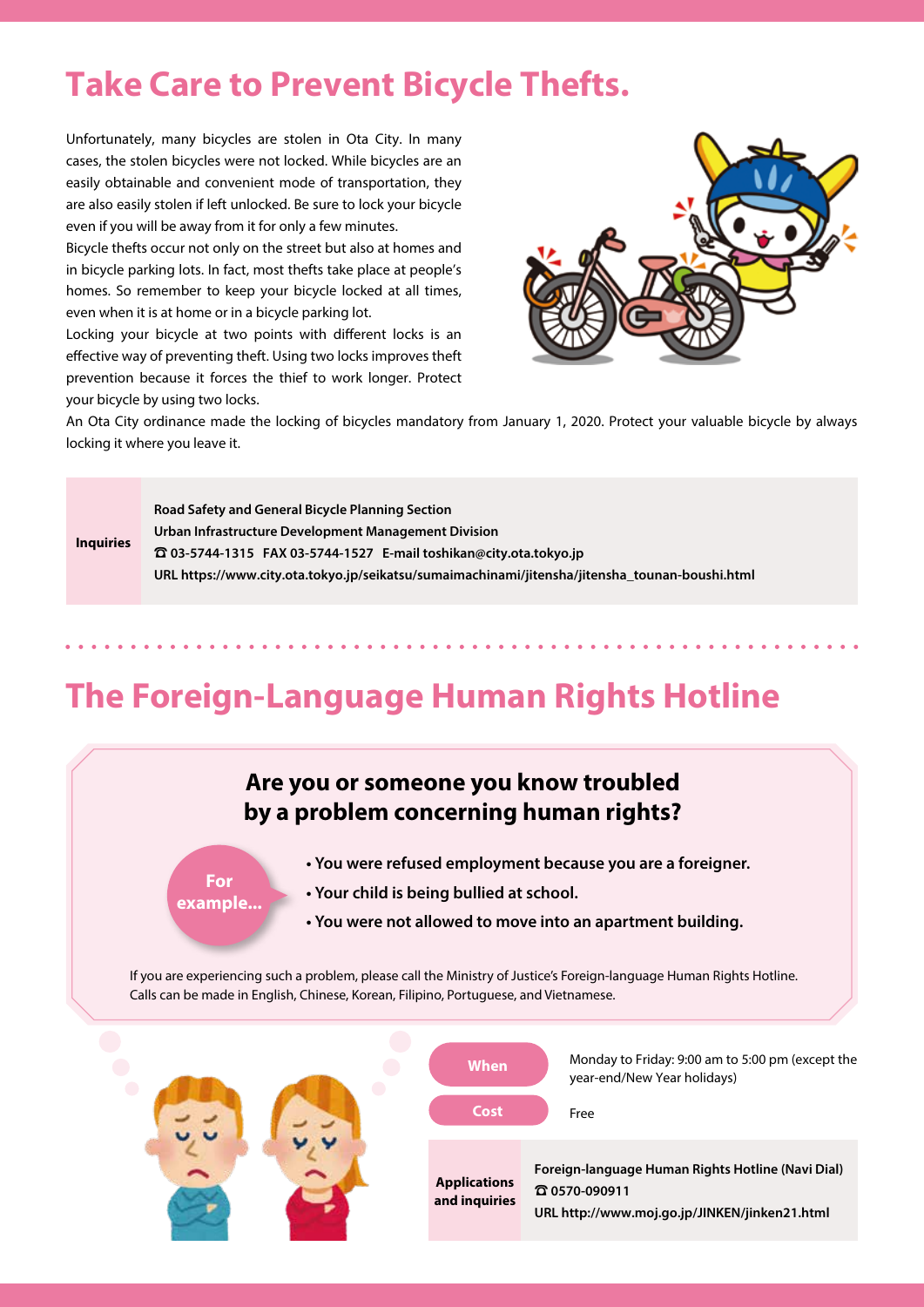### **About Bicycle Impoundment**

In accordance with city ordinance, Ota City asks you not to leave your bicycle in public places (i.e., roads, parks, railway station plazas, or any other place that is not a designated bicycle parking area). **Always park your bicycle in a bicycle parking area, even when only stopping for a short time.** Ota City designates certain areas in front of train stations as "no bicycle parking" zones per city ordinance. The city regularly impounds bicycles that are left in those zones. Impounded bicycles are generally held for 30 days. Please note that bicycles will be disposed of when this storage period expires.

### **Impounded Bicycle Storage Centers**

There are four Impounded Bicycle Storage Centers in Ota City. Their details are provided below. Bring the necessary items mentioned below to the center impounding your bicycle during the "return hours" on a "return day."

**Impounded Bicycle Storage Centers: General information**

**Return days: Monday to Sunday (excluding national holidays, substitute national holidays, and December 29 to January 3) Return hours: 11:00 am to 7:00 pm Items necessary to have a bicycle returned:**  ① **Personal identification (e.g., residence card, driver's license, etc.)** ② **Bicycle key** ③ **Impoundment fee (3,000 yen for a bicycle)**

### **Enjoy riding while properly following rules and manners.**



**Center No. 1 (Heiwajima Rikyo-shita Impounded Bicycle Storage Center)**

1-2 Heiwajima, Ota-ku 2 03-3765-5161 Bicycles impounded in the Omori and Chofu areas will be taken here.

**Center No. 2 (Miyako Ohashi-shita Impounded Bicycle Storage Center)**

5-1 Heiwajima, Ota-ku ☎ 03-3765-5162 Bicycles impounded at Kamata Station's East Exit will be taken here.

**Center No. 3 (Miyako Ohashi-shita Impounded Bicycle Storage Center)**

Past 2 Heiwa-no-mori-koen, Ota-ku <del>Q</del> 03-3765-5163 Bicycles impounded at Kamata Station's West Exit and Hasunuma Station will be taken here.

**Center No. 6 (Rokugo Bashi-shita Impounded Bicycle Storage Center)**

4-30 Nakarokugo, Ota-ku ☎ 03-3736-0372 Bicycles impounded at Keikyu Kamata Station, Zoshiki Station, and Kojiya Station will be taken here.

**Inquiries**

**Inquiries**

**Road Safety and General Bicycle Planning Section, Urban Infrastructure Development Management Division** ☎ **03-5744-1315 FAX 03-5744-1527**

### **Inhabitant Tax Payments**

**Have you paid your inhabitant tax (special city inhabitant tax and metropolitan inhabitant tax) for FY2020?**

**If you have not, please make your payment as soon as possible.**

**Visit Ota City's website for more information.**



**Tax Payment Division**

☎ **03-5744-1205 FAX 03-5744-1517 URL https://www.city.ota.tokyo.jp/seikatsu/zeikin/**

No Bicycle Parking Zone sign